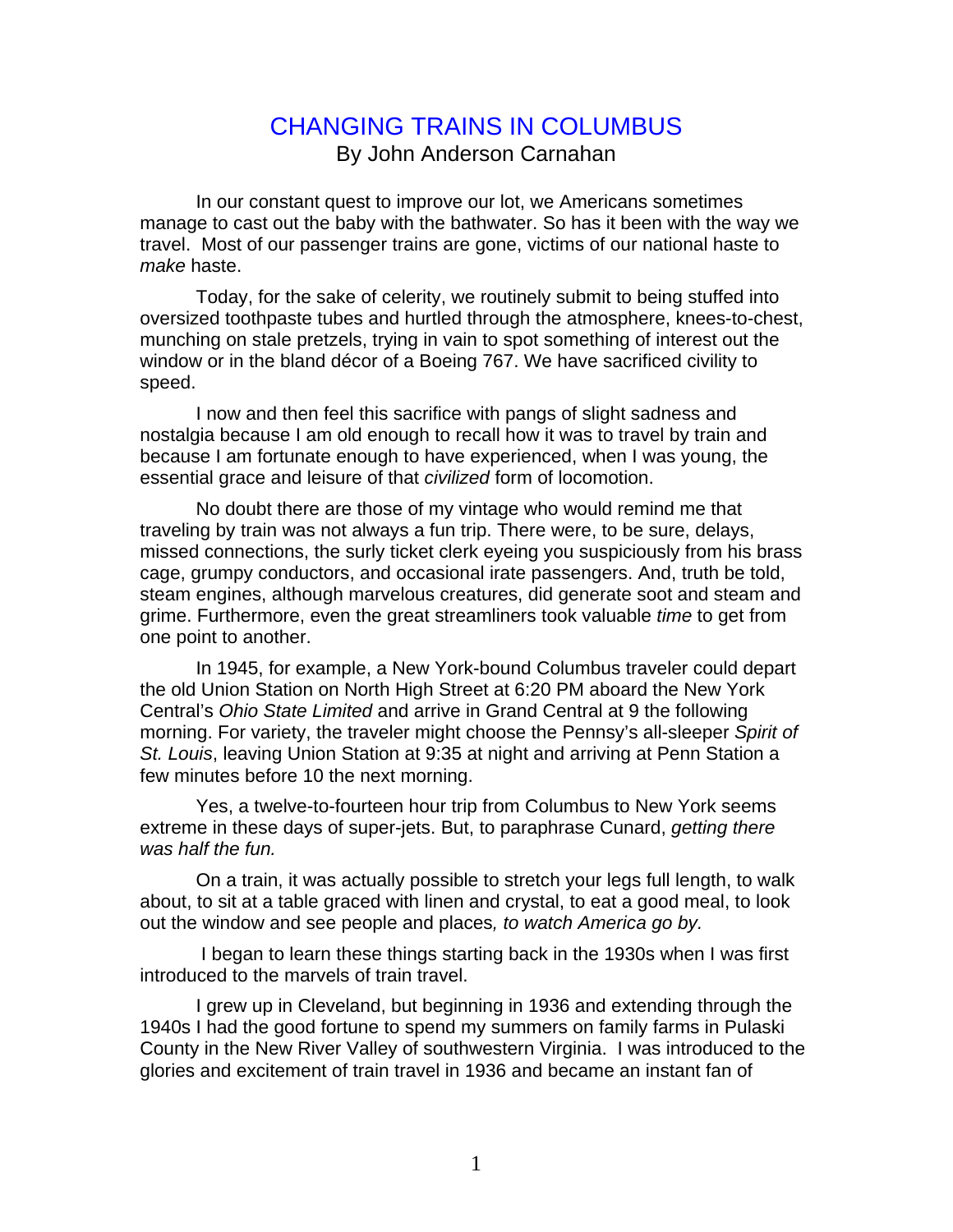railroads and steam engines. I began making the trip alone, at age eleven, in 1941.

 I would board New York Central's *Capital City Special* in Cleveland's Union Terminal. It left there at 5:50 in the afternoon and arrived in Columbus at 8:50 – after dark. For a boy who loved trains, Columbus was Heaven on Earth – a place where the *action* was.

 Trains first came to Columbus in the early 1850s, and the city's importance as a hub for passenger travel was quickly established over the following decades. The last Columbus train station - the grand Union Station, erected on the site where the Hyatt Regency now stands - was completed in 1897. Its designer was Daniel H. Burnham of the famed "Chicago School" of architects. It replaced two earlier, rather drab, forebears that served as many as one hundred arriving and departing passenger trains daily.

 Rowlee Steiner, a local historian, in a monograph entitled *Columbus Union Depot 1851-1956,* gives us this picture of Burnham's Union Station:

 The grand concourse of the new structure was located midway between east and west on the second floor of the building, which floor was at [the High Street] viaduct level. The ceiling was forty-five feet above the floor, and the ceiling and upper walls were ornately finished in plaster paneling and figures, while marble wainscoting of six-foot height embellished the lower walls. The concourse contained the main waiting room, ticket offices, telegraph counter, and news stand, and off in the southwest corner was a smoking and rest room for men. A spacious corridor with a big arched ceiling led from the west middle of the concourse to the main entrance of the building at a canopied portico. The corridor was flanked by a comfortable waiting room for women, and by baggage and parcel counters. A pair of wide marble stairways led from either side of the north areas of the concourse to the ground floor, which was at track level. The ground floor contained rooms for handling mail, baggage and express and another large waiting room which was originally intended for excursions and immigrants…….

By the early forties, at the height of World War II, Union Station had lost some of the elegance that Mr. Steiner describes, and the number of daily trains arriving and departing Union Station had grown to 112. To put it mildly, the place, whether or not its earlier grandeur had dimmed, presented to my young eyes an exciting, sometimes chaotic, scene. Uniforms were everywhere - soldiers and sailors on their way to or from a boot camp or Naval station, some alone and disconsolate, others surrounded by teary families, still others kissed and embraced by their sweethearts. This was a place of constant motion – Americans *on the move.*

But best of all, there were the *trains.* 

*My* memory of Union Station, unsullied by the architectural fine points observed by Mr. Steiner, is of a structure shaped like a recumbent upside-down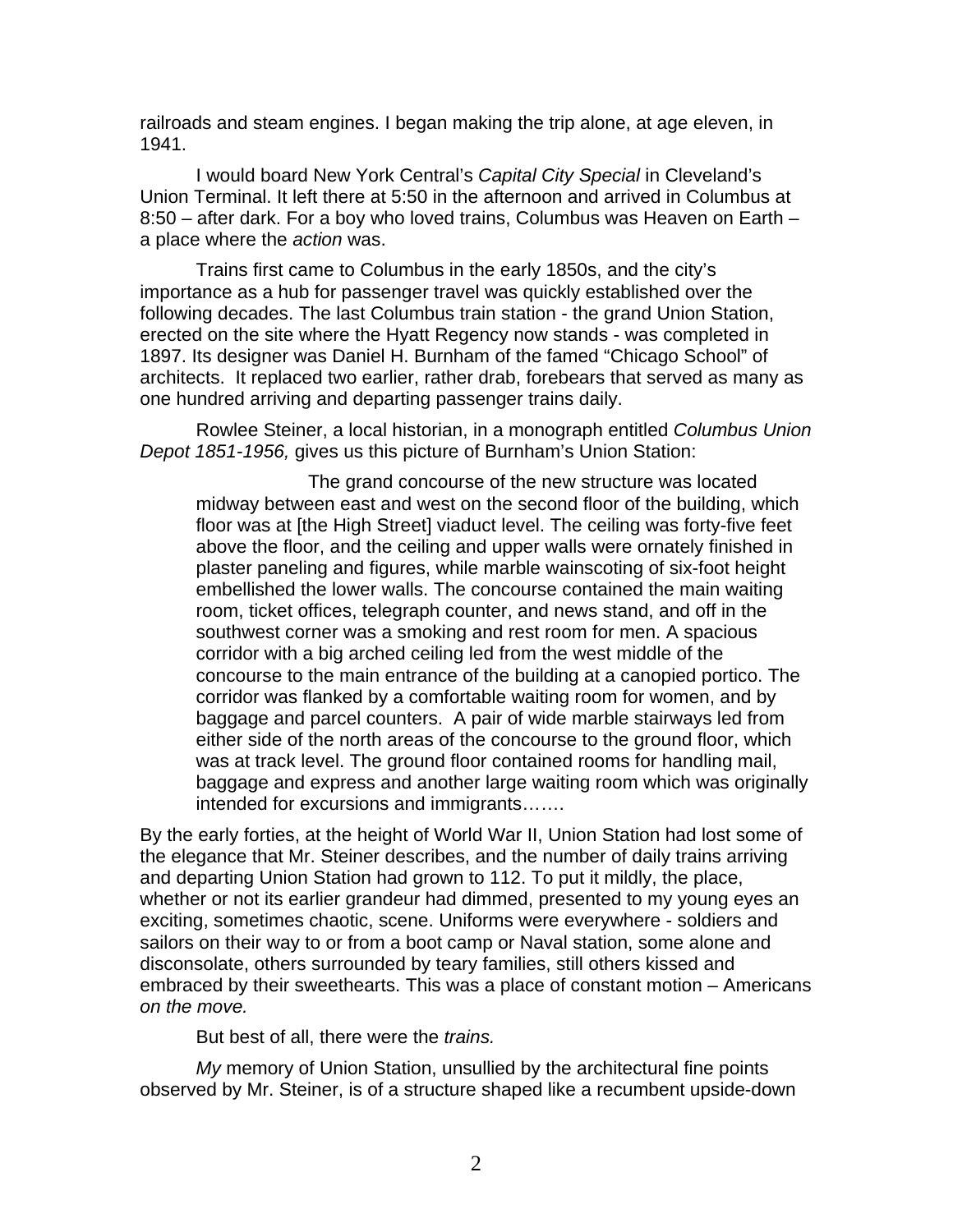letter "L" with its "arm" turned to the north. Looking from High Street facing east toward the main entrance, one could see a long driveway, with a pedestrian walkway, extending to the main entrance. Upon entering the station, the visitor arriving from the street would walk along a long corridor to the "business part" of the waiting room. On the north side of the approaching corridor was a lunch counter operated by the Merkle Family.

 The ticket counters were to the right along a long wall, and it was in front of these booths where the most frenetic activities took place: baggage and khaki knapsacks everywhere; Redcaps hustling from one place to another; the Nickelodeon blaring out the latest jitterbug hits; the Western Union counter where out-of-cash travelers waited anxiously for help from home. Then there was the Travelers Aid desk – identified as such by a lighted globe and a pleasant and friendly "Gray Lady" sitting at a desk behind it, helping the lost and lonely.

 Photo booths were popular accoutrements of train stations in those days, and I soon discerned that they were popular spots for servicemen and their girls; for only a quarter they could have their picture snapped behind a little green curtain which, no doubt, also afforded them the opportunity for a quick and private smooch. And it was in the Columbus Union Station that I became keenly aware of the sadness and gladness that permeated the atmosphere of railroad stations. Arrivals appeared to be mainly cheerful affairs filled with smiles and laughter, hugs and kisses. Departures, on the other hand, were more likely to be tinged with tears and sorrow. This was particularly true during the War. Who knew what this young soldier was going toward? Who knew whether he would ever return? Who knew, for that matter, whether his girl, now so clinging, teary and affectionate, would be waiting for him when he came back home, *if* he came back home?

 But for me both arrivals and departures were happy events – arrivals because I could take part in the excitement of Union Station; and departures because I could look forward to a long trip on a beautiful train

 At the back or east side of the main waiting room was Merkle's Restaurant. I never ventured into that regal establishment, although I was envious of those who could afford such a treat. It appeared to me just as Mr. Steiner describes it - clearly beyond my limited means, though, with its heavy linen tablecloths and what looked to me to be fine silverware and crystal.

 Off to the left – north of all of this - was the "arm" of the upside-down L, the long Waiting Room – a concourse with four doorways on each side, each doorway bearing the numbers of two Gates (1 to 8). Across the entrance to each doorway was a thick leather rope to keep people from descending to track level until they were permitted to board. From his post at a microphone Fred Lodge – a longtime fixture at Union Station - would announce the arrivals and departures in bored, dreary tones, each syllable drawn out, without inflection and with Stationmaster imperiousness: "Bal-ti-more and O-hio Train Num-ber 38 for Newark, Zanes-ville, Cam-bridge, Barnes-ville, Bell-aire, Wheel-ing, West Vir-gin-i-a, Wash-ing-ton, Penn-syl-van-ia and *Pitts*–burgh, Penn-syl-van-i-a now departing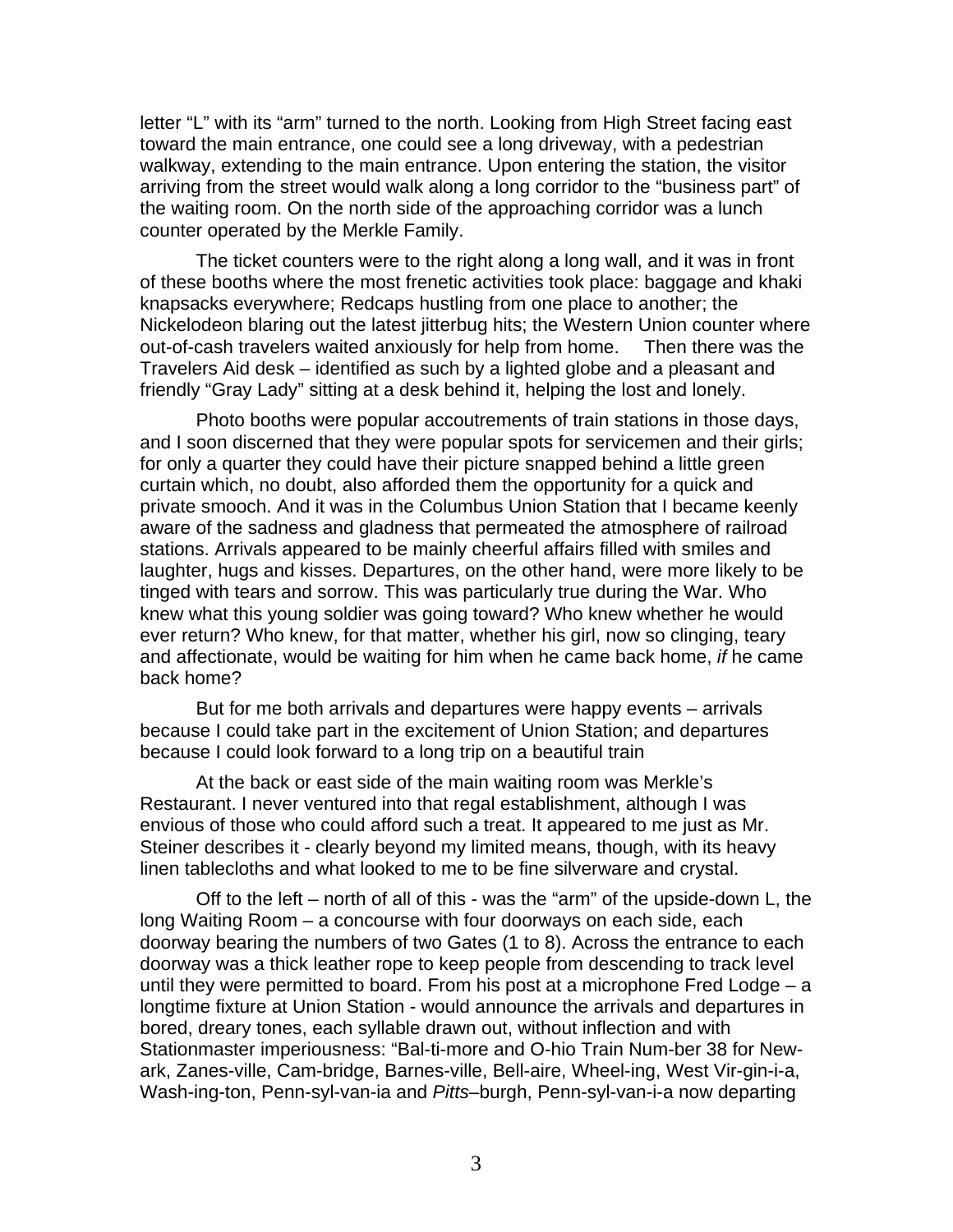on Track Num-ber 2. Alll-aboooard." Then, his appearance as laconic as his voice was flat, he would amble to the Gate, unlatch the rope, and watch in a sort of studied disinterested silence as the departing herd descended. (He is reported in a 1949 *Dispatch* story to have declared that there was "never a dull moment" at Union Station. His demeanor, as I recall it, gave the lie to that pronouncement.)

 Great high and wide windows afforded spectacular views from the concourse down to the trains and tracks below, and when a steam engine passed beneath us the glass shuddered and great billows of smoke and steam poured up to block the view momentarily. The benches close by the Gates were long, solid oaken affairs, parts of which, I suspect, have survived in other Columbus domains. No one but departing passengers were allowed on the track level below, and the ropes extending across each Gate served to deter, but not necessarily prevent, an artful dodger from ducking under and racing down the stairs, two at a time. Once on the platform, a knowledgeable kid – as I became with practice – could meld into the surroundings and simply observe the goingsand comings.

 Wonderful trains - arriving from all over the continent it seemed to me converged upon Columbus. The *Jeffersonian,* the *St. Louisan,* the *Lake Shore Limited,* the *Spirit of St. Louis,* the *Ohio State Limited,* the *Knickerbocker* , the *American* , the *Southwestern Limited,* the *Iroquois,* the *Cincinnati Limited,* and many others – most of them not "name" trains, but simply numbered – brought the world to Central Ohio*.* Their operators were the Baltimore & Ohio, the Chesapeake & Ohio, the New York Central, the Norfolk & Western, and the great and mighty Pennsylvania Railroad, all five with tumultuous histories rooted in the 1840s and 50s. The B&O has disappeared, swallowed up by the C&O, now renamed CSX. The mighty New York Central and Pennsylvania entered into a disastrous marriage in the 1960s, then were devoured by a creature of the federal government – Conrail – which in turn has been carved up and served in large pieces to CSX and the N&W (now the Norfolk Southern). In the process, since those heydays of crisp, clean and roomy coaches, Pullmans, roomettes, drawing rooms, parlor cars, buffets, diners, and observation cars, the elegant passenger train has all but disappeared from the American scene. (Columbus is certainly one of the largest cities in the world, if not *the* largest, without passenger train service of *any* kind. The last scheduled train to visit the Capital City was Amtrak's *National Limited.* It gave up the ghost in 1979.)

 My boyhood practice was simply to mingle with the arriving and departing crowds at track level so that I could observe closely what was going on with the *trains.* Overalled "car men," carrying long-necked oil cans, would check the journals (axle-ends) on each car to make certain that there were no "hot boxes" that required attention. The journal lids made a singular clanking sound when they were dropped back into place, and the car men kept up a constant stream of chatter and occasional yelling among themselves.

 Other harried workers attached great hoses to fittings to make certain that each car was adequately stocked with water. Up toward the engine, baggage